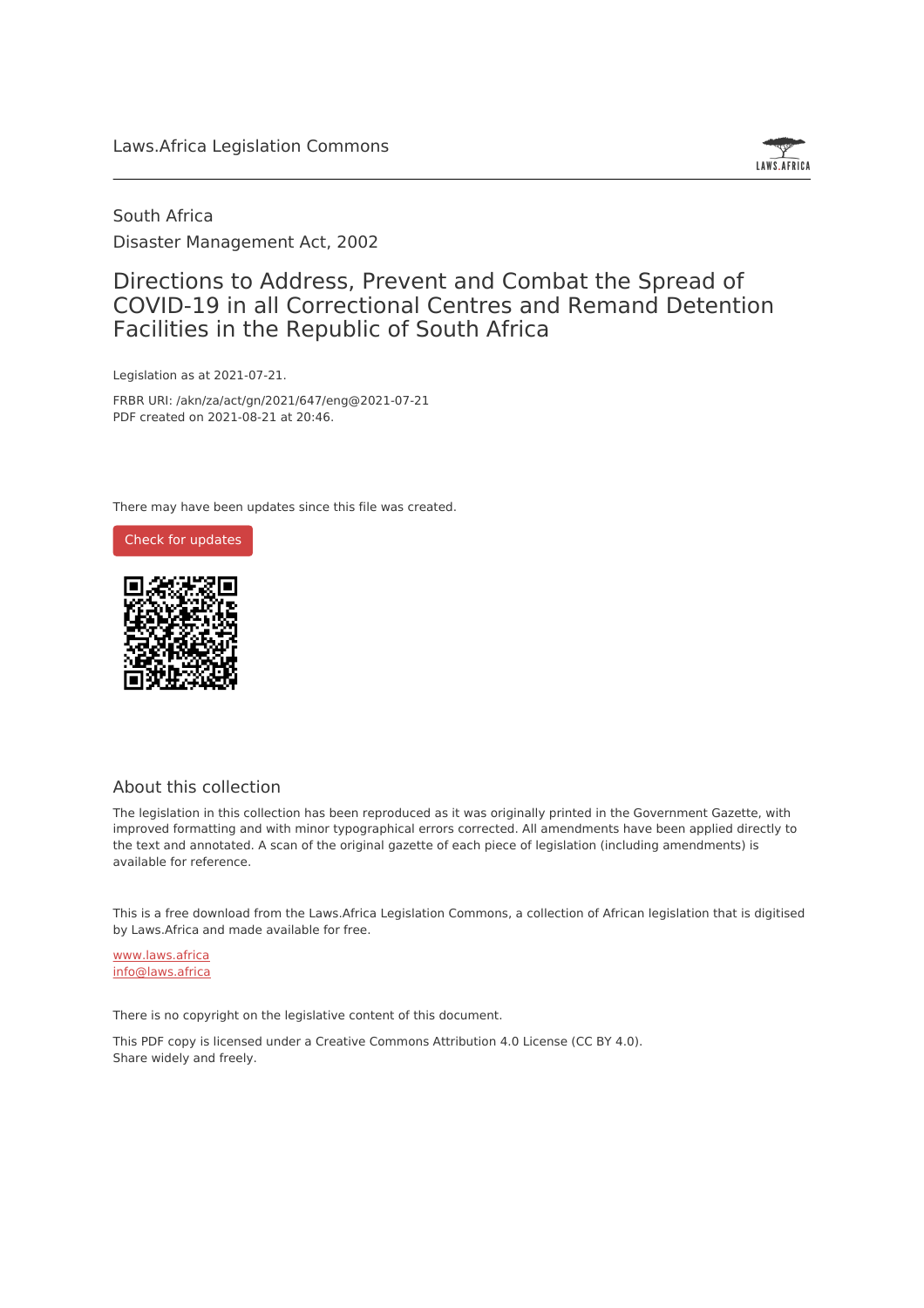# **Table of Contents**

| Directions to Address, Prevent and Combat the Spread of COVID-19 in all Correctional Centres and |                |
|--------------------------------------------------------------------------------------------------|----------------|
| Remand Detention Facilities in the Republic of South Africa                                      | 3              |
| Government Notice 647 of 2021                                                                    | 3              |
| 1. Definitions                                                                                   | 3              |
| 2. Application of directions                                                                     | $\overline{4}$ |
| 3. Safety and general measures for duration of period of national state of disaster              | $\overline{4}$ |
| Alert Level 1                                                                                    | $\overline{4}$ |
| 4. Restrictions regarding placement, movement and release of inmates, parolees and probationers  | $\overline{4}$ |
| 5. Amenities, consultations and visits                                                           | 5              |
| 6. Remand detainees                                                                              | 5              |
| Alert Level 2                                                                                    | 5              |
| 7. Restrictions regarding placement, movement and release of inmates, parolees and probationers  | 5              |
| 8. Amenities, consultations and visits                                                           | 6              |
| 9. Remand detainees                                                                              | 6              |
| Adjusted Alert Level 3, Adjusted Alert Level 4 and Alert Level 5                                 | 6              |
| 10. Restrictions regarding placement, movement and release of inmates, parolees and probationers | 6              |
| 11. Amenities, consultations and visits                                                          | $\overline{7}$ |
| 12. Remand detainees                                                                             | $\overline{7}$ |
| Restrictions for areas declared as hotspots, regardless of Alert Level                           | 7              |
| 13. Restrictions regarding placement, movement and release of inmates, parolees and probationers | $\overline{7}$ |
| 14. Amenities, consultations and visits                                                          | $\overline{7}$ |
| 15. Remand detainees                                                                             | 8              |
| 16. Withdrawal and transitional provisions                                                       | 8              |
| 17. Short title and commencement                                                                 | 8              |
|                                                                                                  |                |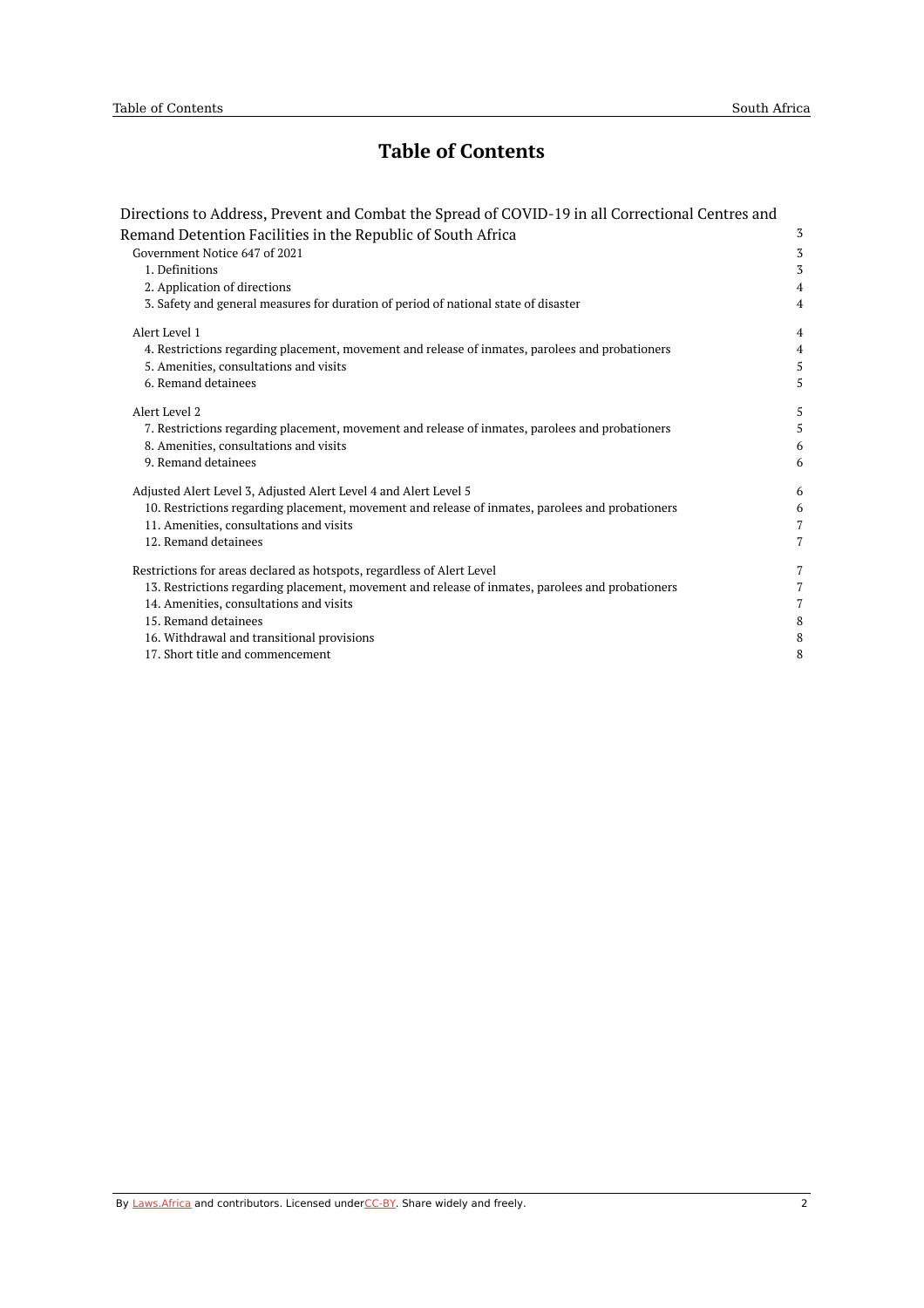**South Africa**

**Disaster Management Act, 2002**

# <span id="page-2-1"></span><span id="page-2-0"></span>**Directions to Address, Prevent and Combat the Spread of COVID-19 in all Correctional Centres and Remand Detention Facilities in the Republic of South Africa**

### **Government Notice 647 of 2021**

Published in [Government](https://commons.laws.africa/akn/za/act/gn/2021/647/media/publication/za-act-gn-2021-647-publication-document.pdf) Gazette no. 44883 on 21 July 2021 **Assented to on 20 July 2021**

#### **Commenced on 21 July 2021**

*[Up to date as at 21 July 2021]*

I, Ronald Ozzy Lamola, Minister of Justice and Correctional Services, hereby, in terms of regulation 4(2), read with regulations  $25(1)(a)$ ,  $25(1)(b)$ ,  $41(1)(a)$ ,  $41(1)(b)$ ,  $58(a)$ ,  $58(b)$ ,  $74(1)(a)$  and  $74(1)(b)$ , of the Regulations made under section 27(2) of the Disaster Management Act, 2002 (Act No. 57 of [2002](https://africanlii.org/akn/za/act/2002/57)), as published under Government Notice No. R. 480, in *Government Gazette* No. 43258 of 29 April 2020, as amended, issue the directions in the Schedule to address, prevent and combat the spread of COVID-19 in all correctional centres and remand detention facilities in the Republic of South Africa.

Mr Ronald Ozzy Lamola, MP

Minister of Justice and Correctional Services

#### <span id="page-2-2"></span>**1. Definitions**

In these directions, a word or expression bears the meaning assigned to it in the Correctional Services Act, 1998 (Act No. 111 of [1998](https://africanlii.org/akn/za/act/1998/111)) and in the Regulations made by the Minister of Cooperative Government and Traditional Affairs in terms section 27(2) of the Disaster Management Act, 2002 (Act No. 57 of [2002](https://africanlii.org/akn/za/act/2002/57)), and published under Government Notice No. R. 480, in *Government Gazette* No. 43258 of 29 April 2020, as amended, and unless the context otherwise indicates—

"**amenities**" means goods such as, but not limited to, food, toiletries, reading material or any other goods permitted in terms of the Correctional Services Act, 1998 (Act No. 111 of [1998](https://africanlii.org/akn/za/act/1998/111)), its regulations and applicable policies or directives;

"**correctional facility**" means any correctional centre, remand detention facility, office or any other facility under the control and management of the Department;

"**CSA**" means the Correctional Services Act, 1998 (Act No. 111 of [1998](https://africanlii.org/akn/za/act/1998/111));

"**movement**" means entering or leaving a correctional centre or remand detention facility by sentenced offenders and remand detainees;

"**parolee**" means a sentenced offender placed on parole under community corrections to serve the remainder of his or her sentence in terms of Chapter VI of the CSA;

"**probationer**" means a sentenced offender serving a sentence of correctional supervision under community corrections in terms of Chapter VI of the CSA;

"**quarantine**" means the restriction of activities or separation of a person, who was or may potentially have been exposed to COVID-19, and who could potentially spread the disease to other non-exposed persons, to prevent the possible spread of infection or contamination to healthy individuals, and includes quarantine of inmates admitted to correctional centres or remand detention facilities; and

By [Laws.Africa](https://edit.laws.africa/widgets/pdf-attribution) and contributors. Licensed und[erCC-B](https://edit.laws.africa/widgets/pdf-cc-by)Y. Share widely and freely. 3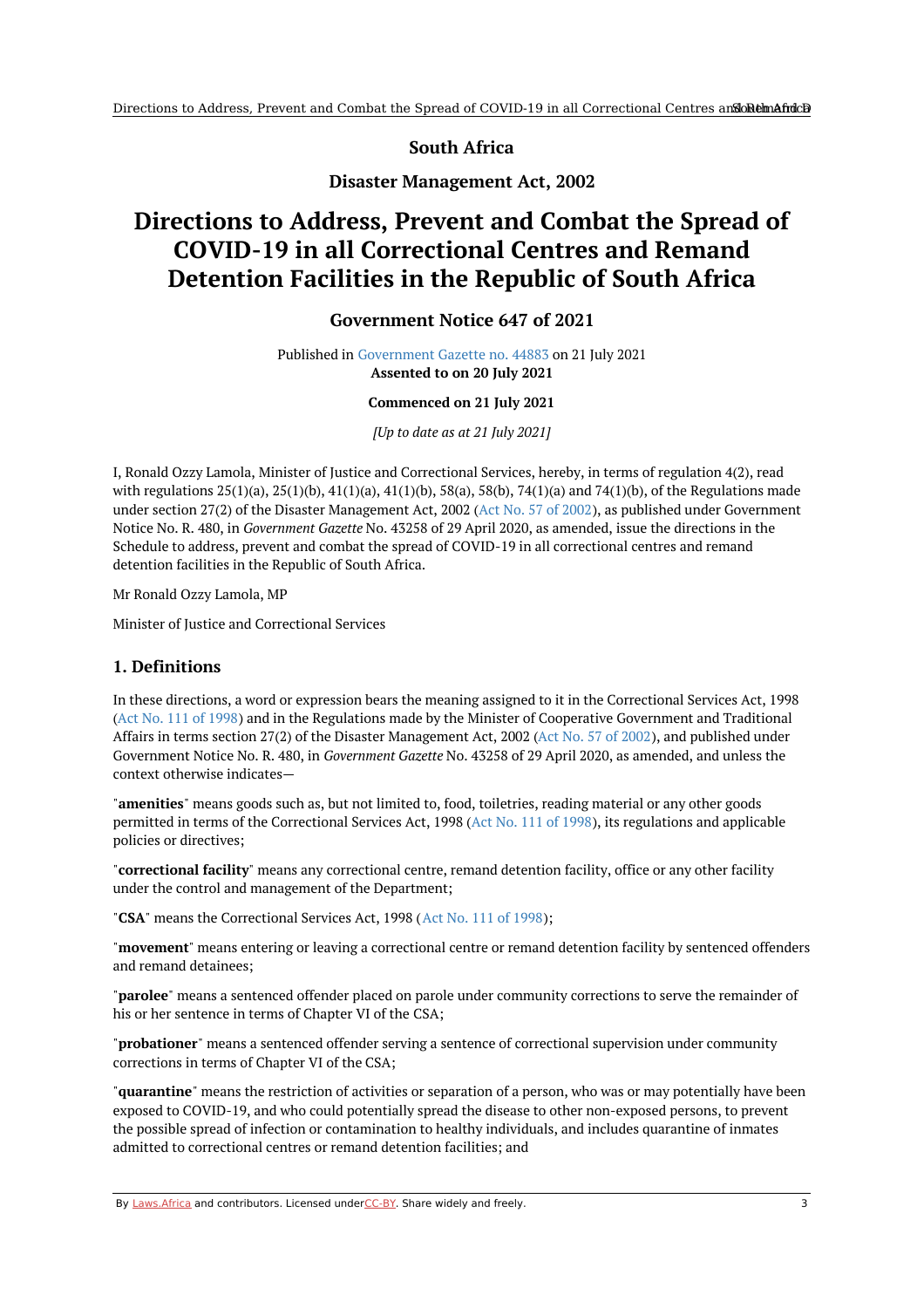#### Directions to Address, Prevent and Combat the Spread of COVID-19 in all Correctional Centres and one hand africa

"**the Regulations**" means the Regulations made under section 27(2) of the Disaster [Management](https://africanlii.org/akn/za/act/2002/57) Act, 2002 (Act No. 57 of 2002), and published under Government Notice No. R. 480 in *Government Gazette* No. 43258 of 29 April 2020, as amended by Government Notices Nos. R. 608 of 28 May 2020, R. 714 of 25 June 2020, R. 763 of 12 July 2020, R. 846 of 31 July 2020, R. 891 of 17 August 2020, 999 of 18 September 2020, 1011 of 20 September 2020, 1053 of 1 October 2020, 1104 of 21 October 2020, 1199 of 11 November 2020, 1290 of 3 December 2020, 1346 of 15 December 2020, 1370 of 17 December 2020, 1421 of 24 December 2020, 1423 of 29 December 2020, 1424 of 29 December 2020, 1435 of 29 December 2020, R. 11 of 11 January 2021, R. 69 of 1 February 2021, R. 92 of 13 February 2021, R. 93 of 13 February 2021, R. 152 of 28 February 2021, R. 284 of 30 March 2021, R. 376 of 22 April 2021, R. 477 of 30 May 2021, R. 530 of 15 June 2021, R. 565 of 27 June 2021 and R. 610 of 11 July 2021.

## <span id="page-3-0"></span>**2. Application of directions**

- (1) Unless circumstances otherwise dictate, these Directions apply during the period of the national state of disaster and may be varied as circumstances require.
- (2) The detail of permissions and prohibitions for each Alert Level, as well as for declared hotspots, will be set out in these directions, under different headings for each Alert Level, and must be applied with reference to the corresponding Alert Level and hotspot, as declared on the recommendation of the Cabinet member responsible for health, in consultation with Cabinet, from time to time.

### <span id="page-3-1"></span>**3. Safety and general measures for duration of period of national state of disaster**

Notwithstanding the pronounced Alert Level, the following measures apply during the period of the national state of disaster:

- (1) All inmates, upon admission to correctional facilities, must be screened in terms of established protocols, quarantined in terms of national health COVID-19 guidelines and subjected to regulatory assessments before they are detained with the general inmate population;
- (2) all inmates must be screened in terms of established protocols during incarceration, consultation with health care professionals and upon their release, placement or movement;
- (3) all correctional officials must be screened on a daily basis at all entrances.
- (4) all other persons entering correctional services premises must be screened before entering any correctional facility;
- (5) social distancing measures must be implemented and maintained in terms of the standard operating procedures developed to deal with COVID-19;
- (6) no person is permitted to enter or be in a correctional facility, use any form of state transport, or enter a public building, place or premises, if that person is not wearing a face mask; and
- (7) no person is permitted to visit any correctional facility without scheduling an appointment with the relevant Correctional Services authorities prior to such visit.

## **Alert Level 1**

## <span id="page-3-3"></span><span id="page-3-2"></span>**4. Restrictions regarding placement, movement and release of inmates, parolees and probationers**

- (1) Sentenced offenders who are verified as illegal foreign nationals and whose sentences will expire during the period of the national state of disaster will be released, where practicable, into permanent designated facilities or temporary deportation or repatriation facilities, as designated by the Department of Home Affairs, whilst deportation processes are facilitated by the Department of Home Affairs.
- (2) Day parole granted to sentenced offenders is suspended.
- (3) The transfer of inmates is permitted as approved by the relevant delegated authority.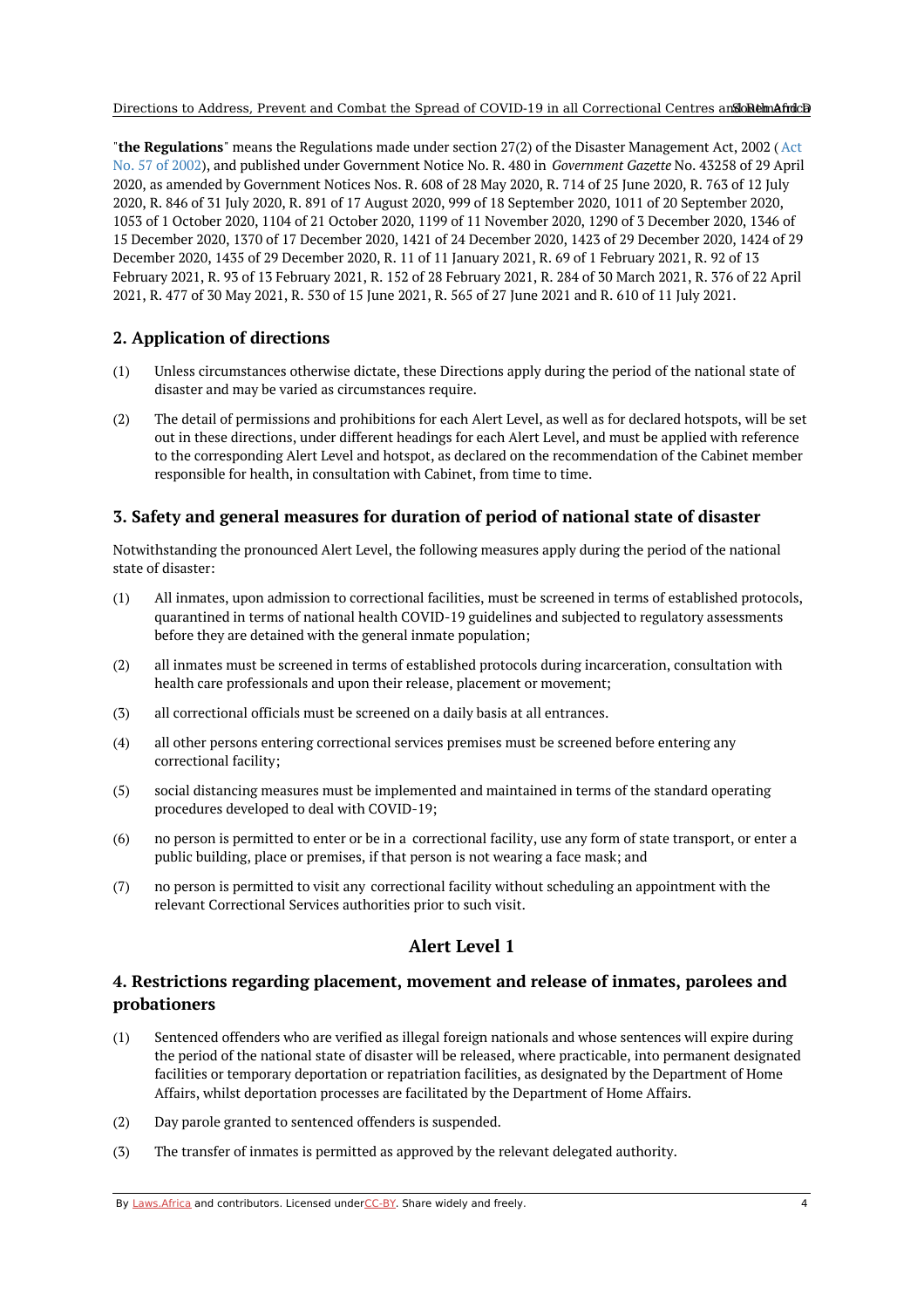- (4) The referral of inmates to external health facilities is permitted in accordance with Departmental guidelines.
- (5) Community services rendered by parolees and probationers are permitted, subject to compliance with the general measures to contain the spread of COVID-19, as set out in regulation 5 of the Regulations.
- (6) The release of probationers and parolees at community corrections offices is permitted.

## <span id="page-4-0"></span>**5. Amenities, consultations and visits**

- $(1)$ The provision of amenities to inmates from external sources is permitted, subject to compliance with the security and general measures imposed at correctional facilities to contain the spread of COVID-19.
- (2) Contact consultation visits between legal practitioners and inmates are permitted, subject to compliance with the security and general measures imposed at correctional facilities to contain the spread of COVID-19. Telephonic contact is allowed where circumstances and resources permit.
- (3) Non-contact visits by members of the public to inmates in correctional facilities are permitted, limited to two visitors per inmate per month, in separate scheduled visits, and in terms of Departmental policies and guidelines.
- $(4)$ Visits by essential and permitted service providers, as provided for in the Regulations, are permitted.
- (5) Office visitations by parolees and probationers are permitted.
- (6) Visits by external non-essential health care providers, including but not limited to, specialists, dentists, psychiatrists, and physiotherapists, are permitted.
- (7) Visits by the Judicial Inspectorate for Correctional Services and Independent Correctional Centre Visitors are permitted for performing statutory oversight at correctional facilities.

#### <span id="page-4-1"></span>**6. Remand detainees**

- (1) The referral of remand detainees to court for consideration of their length of detention in terms of section 49G of the CSA will continue.
- (2) Bail review applications must be submitted to court from the third month after a remand detainee has been admitted to a remand detention facility.
- <span id="page-4-2"></span>(3) Bail payments will be accepted at correctional facilities or at the courts.

## **Alert Level 2**

### <span id="page-4-3"></span>**7. Restrictions regarding placement, movement and release of inmates, parolees and probationers**

- (1) Sentenced offenders who are verified as illegal foreign nationals and whose sentences will expire during the period of the national state of disaster will be released, where practicable, into permanent designated facilities or temporary deportation or repatriation facilities, as designated by the Department of Home Affairs, whilst deportation processes are facilitated by the Department of Home Affairs.
- (2) Day parole granted to sentenced offenders is suspended.
- (3) The transfer of inmates is permitted as approved by the relevant Regional Commissioner.
- (4) The referral of inmates to external health facilities is permitted in accordance with Department of Health guidelines.
- (5) Community services rendered by parolees and probationers are permitted, subject to compliance with the security measures and with the general measures imposed at correctional facilities to contain the spread of COVID-19.

By [Laws.Africa](https://edit.laws.africa/widgets/pdf-attribution) and contributors. Licensed und[erCC-B](https://edit.laws.africa/widgets/pdf-cc-by)Y. Share widely and freely.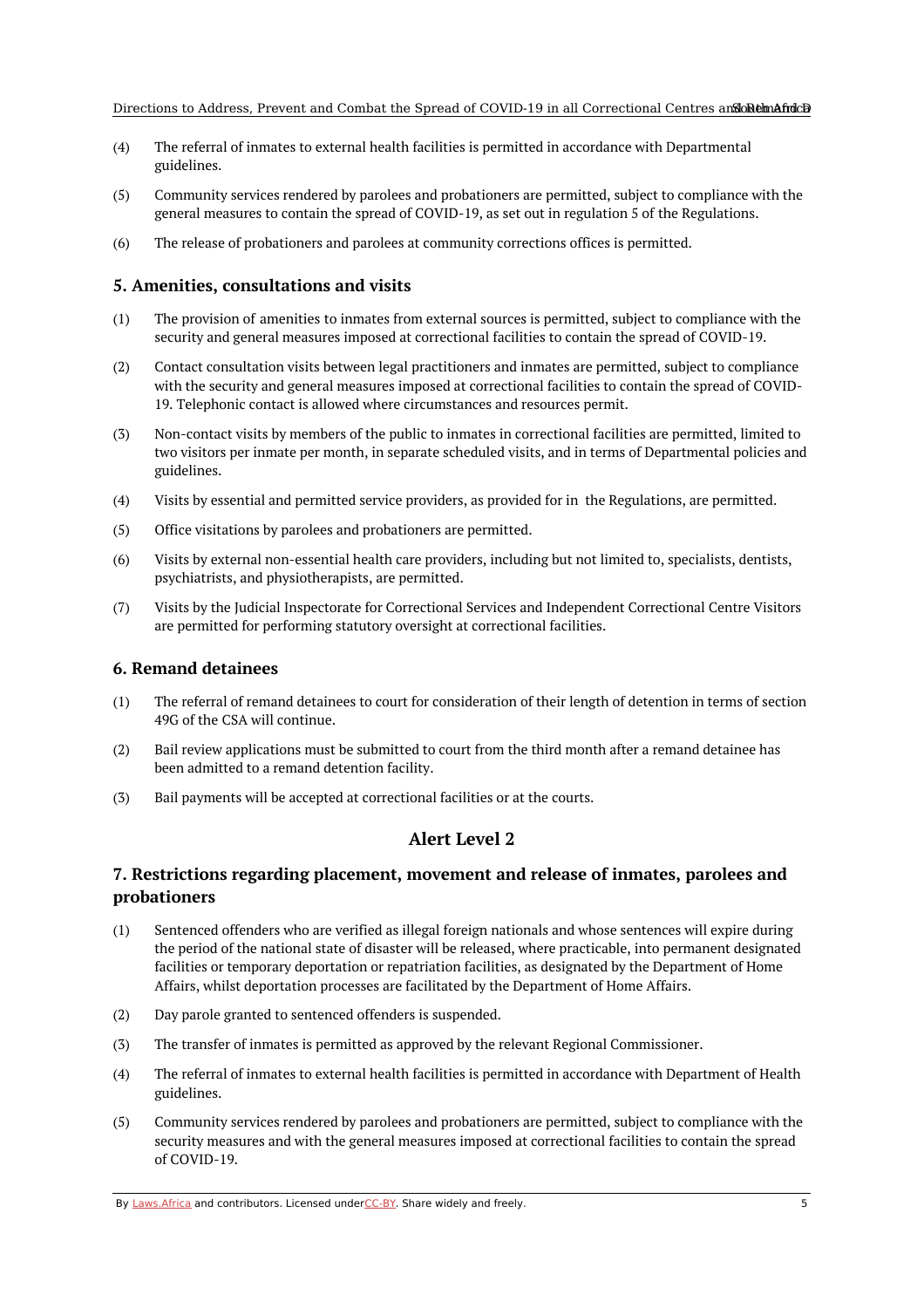(6) The release of probationers and parolees at community corrections offices is permitted.

#### <span id="page-5-0"></span>**8. Amenities, consultations and visits**

- (1) The provision of amenities to inmates from external sources is permitted, subject to compliance with the security measures and general imposed at correctional facilities to contain the spread of COVID-19.
- (2) Contact consultation visits between legal practitioners and inmates are permitted, subject to compliance with the security and general measures imposed at correctional facilities to contain the spread of COVID-19. Telephonic contact is allowed where circumstances and resources permit.
- (3) Non-contact visits by members of the public to inmates in correctional facilities are permitted, limited to one visitor per inmate per month in terms of Departmental policies and guidelines.
- (4) Visits by essential and permitted service providers, as provided for in the Regulations, are permitted.
- (5) Office visitations by parolees and probationers are permitted.
- (6) Visits by external non-essential health care providers, including but not limited to specialists, dentists, psychiatrists, and physiotherapists, are permitted.
- (7) Visits by the Judicial Inspectorate for Correctional Services and Independent Correctional Centre Visitors are permitted for performing statutory oversight at correctional facilities.

#### <span id="page-5-1"></span>**9. Remand detainees**

- (1) The referral of remand detainees to court for consideration of their length of detention in terms of section 49G of the CSA will continue.
- (2) The submission of bail review applications to court for existing remand detainees, as well as for new remand detainees within one week from admission to correctional facilities, who are unable to raise bail, must be prioritised and disposed of expeditiously, to alleviate overcrowding in remand detention facilities.
- <span id="page-5-2"></span>(3) Bail payments will be accepted at correctional facilities or at the courts.

## **Adjusted Alert Level 3, Adjusted Alert Level 4 and Alert Level 5**

## <span id="page-5-3"></span>**10. Restrictions regarding placement, movement and release of inmates, parolees and probationers**

- (1) Sentenced offenders who are verified as illegal foreign nationals and whose sentences will expire during the period of the national state of disaster will be released, where practicable, into permanent designated facilities or temporary deportation- or repatriation facilities, as designated by the Department of Home Affairs, whilst deportation or repatriation processes are facilitated by the Department of Home Affairs.
- (2) Day parole granted to sentenced offenders is suspended.
- (3) The transfer of inmates is prohibited, except under exceptional circumstances, as approved by—
	- (a) the Chief Operations Commissioner, after consultation with the relevant Regional Commissioners for inter-provincial transfers; or
	- (b) the relevant Regional Commissioners for transfers within a province.
- (4) The referral of inmates to external health facilities is limited to medical emergencies.
- (5) Community services rendered by parolees and probationers are suspended.
- (6) Probationers and parolees will be informed remotely of their release dates, and any administrative processes which cannot be finalised remotely, will be finalised when office visitation becomes permitted.

By [Laws.Africa](https://edit.laws.africa/widgets/pdf-attribution) and contributors. Licensed und[erCC-B](https://edit.laws.africa/widgets/pdf-cc-by)Y. Share widely and freely.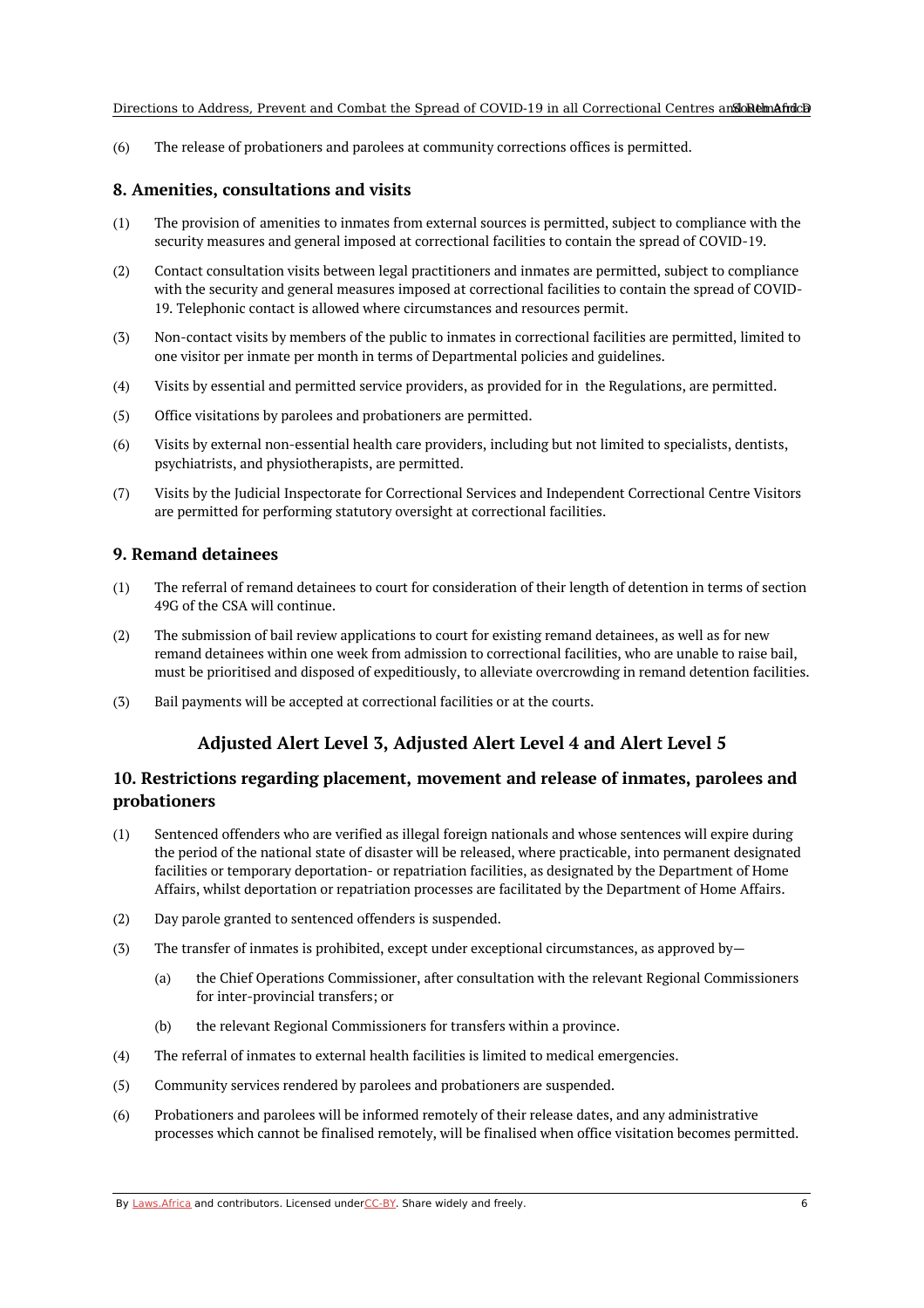#### <span id="page-6-0"></span>**11. Amenities, consultations and visits**

- (1) The provision of amenities to inmates from external sources is suspended.
- (2) Contact consultation visits between legal practitioners and inmates are suspended, except during Adjusted Alert Level 3 when contact consultation visits between legal practitioners and inmates are permitted, subject to compliance with the security and general measures imposed at correctional facilities to contain the spread of COVID-19. Telephonic contact is allowed where circumstances and resources permit.
- (3) Visits by members of the public to correctional centres and remand detention facilities are suspended, except for essential and permitted service providers, as provided for in the Regulations.
- (4) Office visitations by parolees and probationers are suspended.
- (5) Visits by external non-essential health care providers, including but not limited to specialists, dentists, psychiatrists, and physiotherapists, are suspended, except for medical emergencies.
- (6) Visits by the Judicial Inspectorate for Correctional Services and Independent Correctional Centre Visitors are permitted for performing statutory oversight at correctional centres and remand detention facilities.

#### <span id="page-6-1"></span>**12. Remand detainees**

- (1) The referral of remand detainees to court for consideration of their length of detention in terms of section 49G of the CSA will continue.
- (2) The submission of bail review applications to court for existing remand detainees, as well as for new remand detainees within one week from admission to correctional facilities, who are unable to raise bail, must be prioritised and disposed of expeditiously, to alleviate overcrowding in remand detention facilities.
- <span id="page-6-2"></span>(3) Bail payments will be accepted at the courts.

## **Restrictions for areas declared as hotspots, regardless of Alert Level**

#### <span id="page-6-3"></span>**13. Restrictions regarding placement, movement and release of inmates, parolees and probationers**

- (1) Sentenced offenders who are verified as illegal foreign nationals and whose sentences will expire during the period of the national state of disaster will be released, where practicable, into permanent designated facilities or temporary deportation- or repatriation facilities as designated by the Department of Home Affairs, whilst deportation or repatriation processes are facilitated by the Department of Home Affairs.
- (2) Day parole granted to sentenced offenders is suspended.
- (3) The transfer of inmates to and from hotspots is prohibited, except under exceptional circumstances, as approved by the Chief Operations Commissioner.
- (4) The referral of inmates to external health facilities is limited to medical emergencies.
- (5) Community services rendered by parolees and probationers are suspended.
- (6) Probationers and parolees will be informed remotely of their release dates, and any administrative processes which cannot be finalised remotely, will be finalised when office visitation becomes permitted.

#### <span id="page-6-4"></span>**14. Amenities, consultations and visits**

- (1) The provision of amenities to inmates from external sources is suspended.
- (2) Contact consultation visits between legal practitioners and inmates are suspended, but telephonic contact is allowed, where circumstances and resources permit.

By [Laws.Africa](https://edit.laws.africa/widgets/pdf-attribution) and contributors. Licensed und[erCC-B](https://edit.laws.africa/widgets/pdf-cc-by)Y. Share widely and freely.  $\overline{7}$